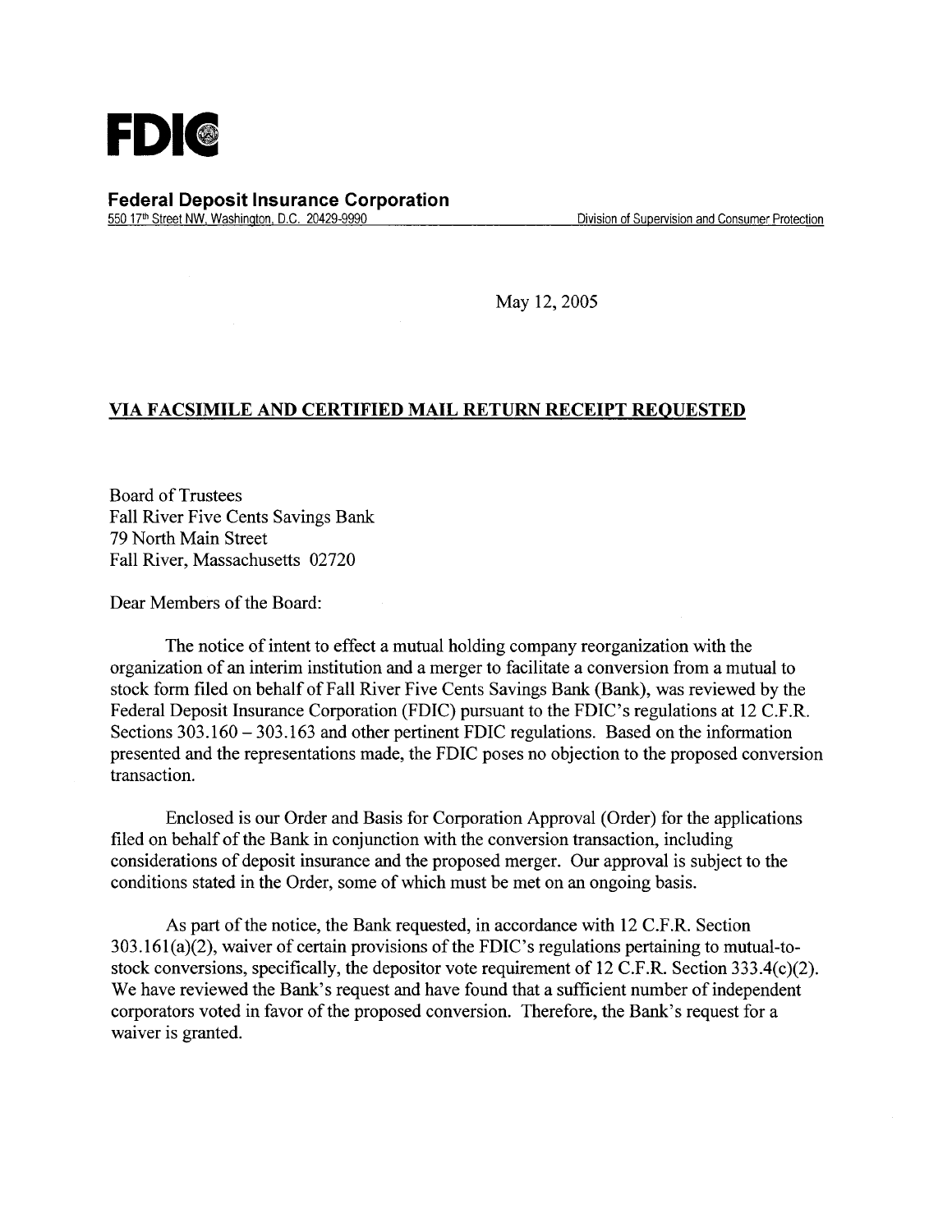Please notify the Boston Area Office in writing when the proposed transaction has been consummated. If an extension of time limit included in the Order is required, a letter requesting a specific extension of the limitation, including reasons therefore, should be submitted to the Boston Area Office.

Sincerely,

 $/s/$ 

John M. Lane Deputy Director /s/<br>John ]<br>Deput

Enclosure

cc: Kenneth F. Ehrlich Nutter McClennen & Fish LLP World Trade Center West *155* Seaport Boulevard Boston, Massachusetts 02210-2604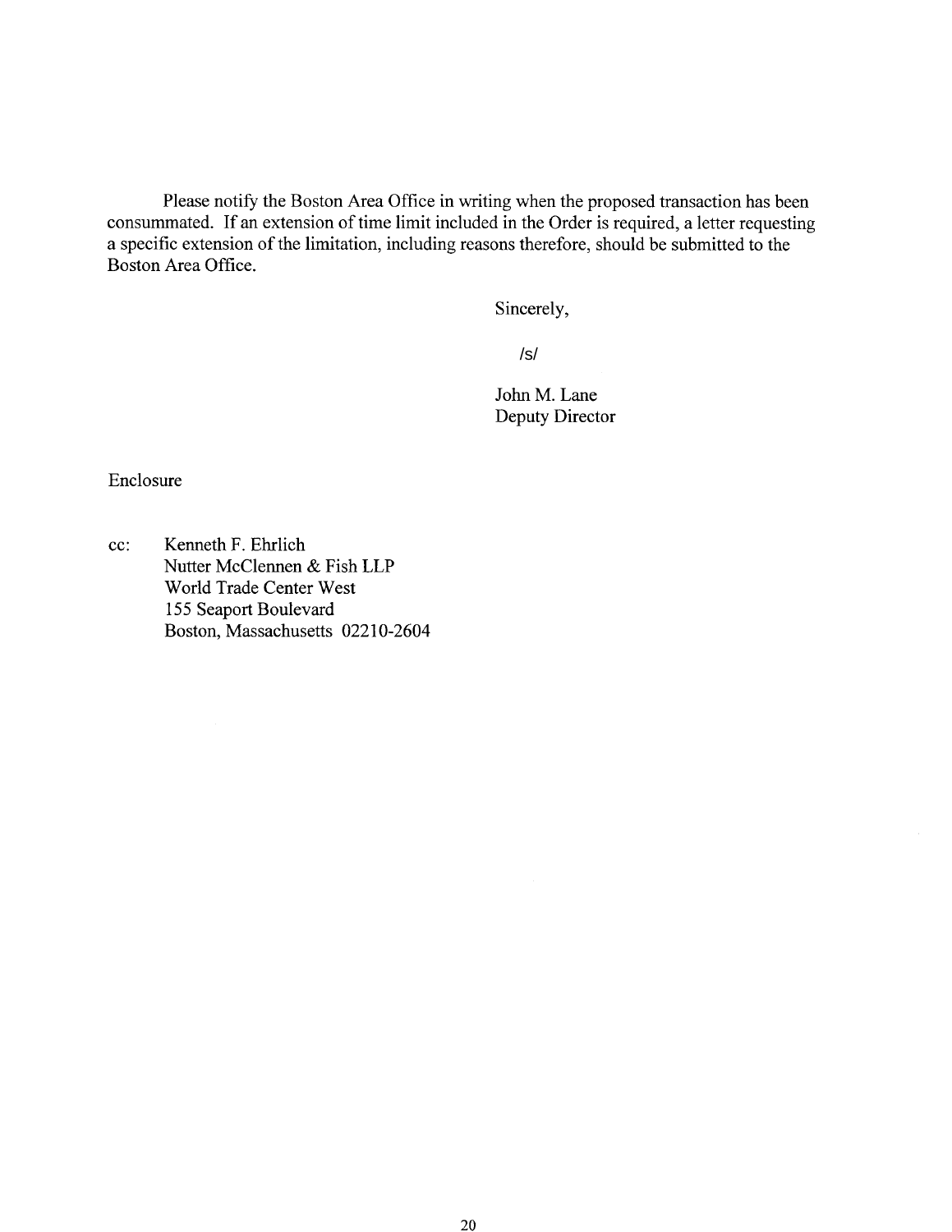## FEDERAL DEPOSIT INSURANCE CORPORATION

Fall River Five Cents *Savings* Bank Fall River, Bristol County, Massachusetts

Application for Federal Deposit Insurance and Consent, to Merge

## **ORDER AND BASIS FOR CORPORATION APPROVAL**

Pursuant to Section *5* and Section 18(c) and other provisions of the Federal Deposit Insurance (FD1) Act, an application has been filed on behalf of Fall River Five Cents Savings Bank, Fall River, Massachusetts (Mutual Institution), currently a state-chartered, mutually-owned Bank Insurance Fund (BIF) member with total resources of \$536,042,000 and total deposits of \$402,298,000 as of March 31, 2005, for the FDIC's consent to merge with Fall River Five Cents Interim Subsidiary Bank, Fall River, Massachusetts, a proposed new interim, state-chartered stock savings bank. In addition, applications have been filed for Federal deposit insurance for Fall River Five Cents Interim Mutual Bank (a *de novo* mutual savings bank to be subsequently organized into a mutual holding company) and Fall River Five Cents Interim Subsidiary Bank.

The transaction is to effect the Mutual Institution's plan of reorganization which, solely to facilitate such undertaking, provides for:

- **•** Falls River Five Cents Savings Bank to organize a new *de novo* mutual savings bank under Massachusetts law to be known as Fall River Five Cents Interim Mutual Bank.
- Fall River Five Cents Interim Mutual Bank to reorganize its mutual savings bank to become a mutual holding company to be known as BankFive, MHC.
- BankFive, MEC to establish a Massachusetts stock corporation subsidiary to be known as BankFive Corporation.
- BankFive, MEC to establish a Massachusetts-chartered stock bank subsidiary as a wholly-owned subsidiary of BankFive Corporation to be known as Fall River Five Cents Interim Subsidiary Bank.
- Fall River Five Cents Savings Bank will immediately thereafter merge with and into Fall River Five Cents Interim Subsidiary Bank, with Fall River Five Cents Interim Subsidiary Bank to be the legally surviving entity under the name Fall River Five Cents Savings Bank.

Upon consummation of the reorganization, the deposits of the FaliRiver Five Cents Savings Bank will continue to be insured under the BIF. On the effective date of the reorganization, Fall River Five Cents Savings Bank will be a stock bank that is wholly-owned by BankFive, Corporation which will be wholly-owned by BankFive, MIHC. Applications for the establishment of BankFive, MHC and BankFive Corporation have been approved by the Federal Reserve Bank of Boston. Following consummation of the merger, Fall River Five Cents Savings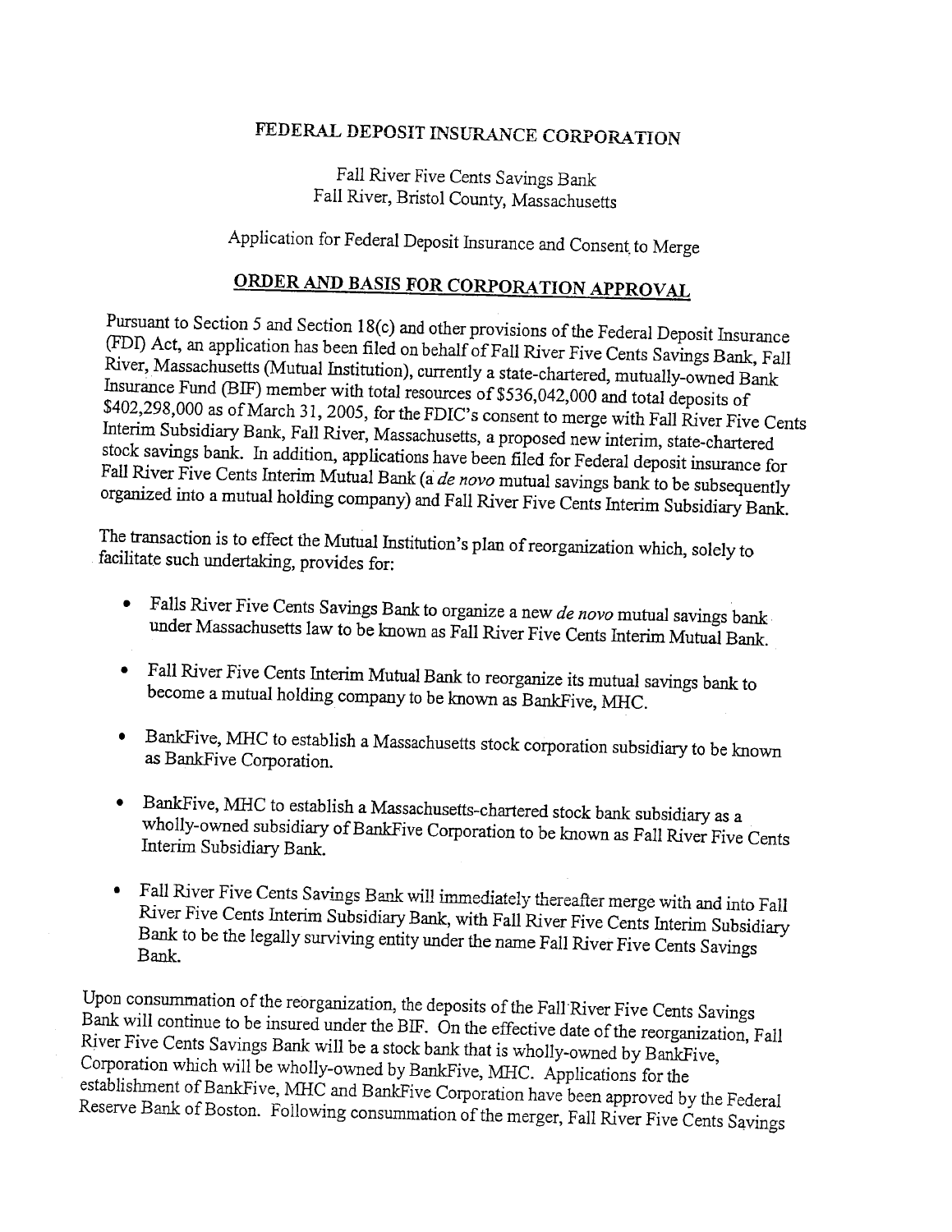Bank will operate the same banking business, with the same management, at the same locations now being served by the Mutual Institution. The proposed transaction, per se, will not alter the competitive structure of banking in the market served by the Mutual Institution. Fall River Five Cents Savings Bank's main office will continue to be located at 79 North Main Street, Fall River, Massachusetts.

Notice of the proposed transaction, in a form approved by the FDIC, has been published pursuant to the FDI Act. A review of available information, including the Community Reinvestment Act (CRA) Statement of the proponent, disclosed no inconsistencies with the purposes of the CRA. The resultant institution is expected to continue to meet the credit needs of its entire community, consistent with the safe and sound operation of the institution.

In connection with the applications, the FDIC has taken into consideration the financial and managerial resources and future prospects of the proponent banks and the Resultant Bank, the convenience and needs of the community to be served, and the effectiveness of the Resultant Bank's efforts in combating money laundering activities. In connection with the applications for deposit insurance, the FDIC has taken into consideration the: financial history and condition; adequacy of the capital structure; future earnings prospects; general character and fitness of management; risk to the insurance fund; convenience and needs of the community; and consistency of corporate powers. Having found favorably on all statutory factors and having considered other relevant information, including reports on the competitive factors furnished by the Comptroller of the Currency, the Board of Governors of the Federal Reserve System, the Office of Thrift Supervision, and the Attorney General of the United States, it is the FDIC's judgment that the applications should be and hereby are approved, subject to the following conditions:

- 1. That, except for the proposed transfer of stock to BankFive Corporation, no shares of the stock of Fall River Five Cents Savings Bank shall be sold, transferred or otherwise disposed of, to any person (including any Employee Stock Ownership Plan) unless prior notice is provided to, and non-objection is received from, the FDIC;
- 2. That, prior to a sale, transfer or other disposition of any shares of BankFive Corporation by BankFive, MBC, to any person (including any Employee Stock Ownership Plan) or a conversion of BankFive, MHC, to stock form, Fall River Five Cents Savings Bank will provide written notification to the FDIC and provide the FDIC with copies of all documents filed with the state and federal banking and/or securities regulators in connection with any sale, transfer, disposition or conversion;
- 3. That, should any shares of stock of Fall River Five Cents Savings Bank or BankFive Corporation be issued to persons other than BankFive, MIHC, any dividends waived by BankFive, MHC, must be retained by BankFive Corporation or Fall River Five Cents Savings Bank and segregated, earmarked or otherwise identified on its books and records; such amounts must be taken into account in any valuation of the institution and factored into the calculation used in establishing a fair and reasonable basis for exchanging shares in any subsequent conversion of BankFive, MHC, to stock form; such